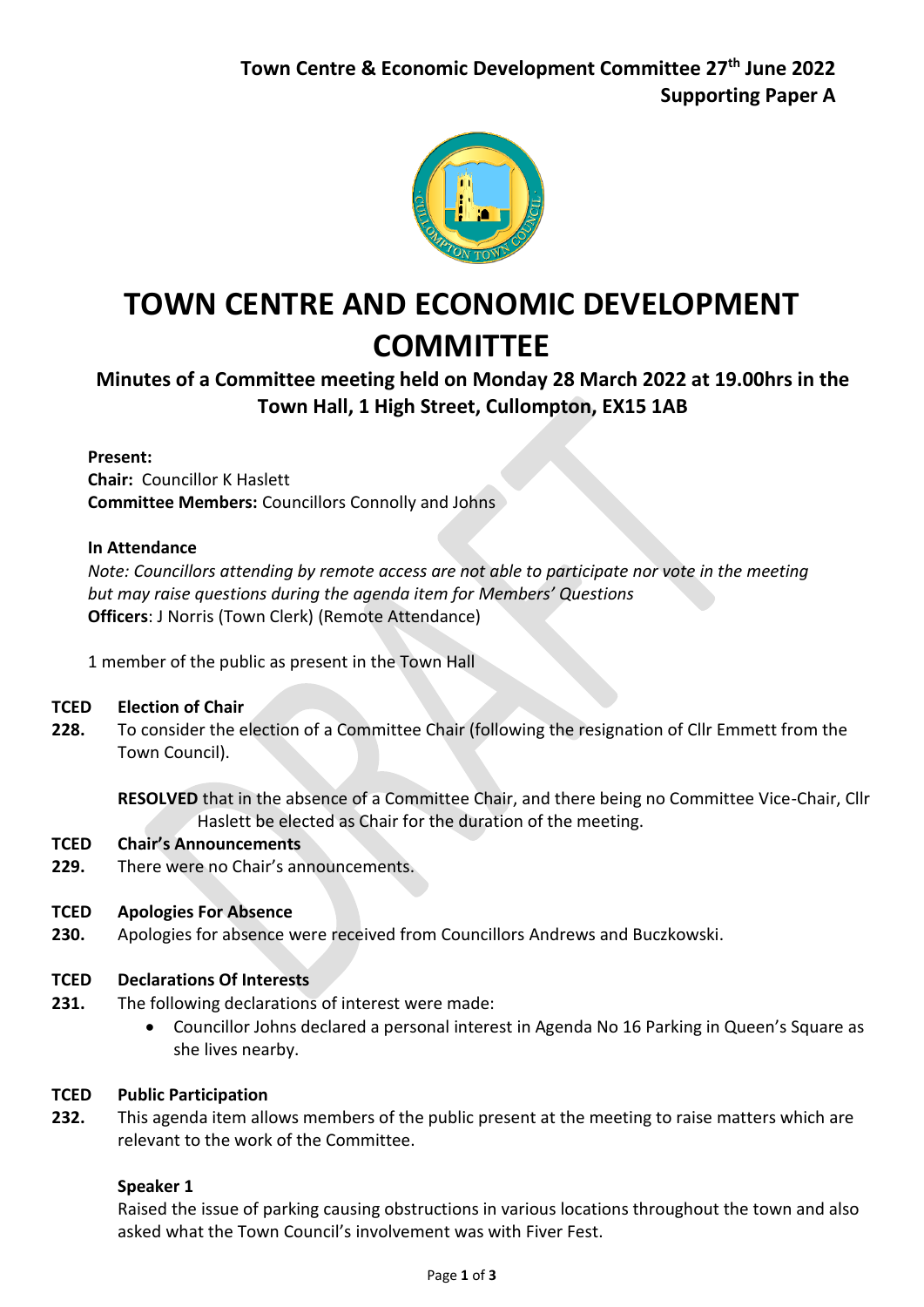## **Town Centre & Economic Development Committee 27 th June 2022 Supporting Paper A**

The Chair responded that the car parking issue was on the Agenda and that The Town Council does not have any involvement with Fiver Fest.

#### **TCED Minutes**

**233.** The Draft Minutes of the meeting held on 31<sup>st</sup> January 2022 were considered. (Supporting Paper A to the Agenda)

**RESOLVED** that the draft minutes of the meeting held on 31 January 2022 be confirmed as a correct record.

#### **TCED Action List**

**234.** The Action List relating to the Town Centre and Economic Development Committee was received and reviewed. (Supporting Paper B to the Agenda)

#### **TCED Market Updates**

- (i) No matters were reported from the weekly market traders.
- (ii) a written report from the Farmers' Market was circulated.

#### **TCED CVIB Update**

**235.**

**236.**  To receive an oral report from the Culm Valley in Business representative including an update on recent events and any matters that the organisation wishes to bring to the attention of the Committee.

No report was received

#### **TCED Station Road Toilets**

**237.** To receive a presentation and update regarding the new public toilet.

The developer was not present at the meeting to give the presentation.

#### **TCED Financial Matters**

**238.** Information about the Town Centre and Economic Development Committee income, expenditure and commitments, compared to the 2021/22 budget estimates was received and reviewed. (Supporting Paper C to the Agenda)

#### **TCED Market Fees**

**239.** Consideration was given to fees being charged for market stalls (Supporting Paper D to the Agenda) **RESOLVED to recommend to Council that fees for market stall be re-instated as soon as practicable at the existing level.** 

#### **TCED Outdoor and Maintenance Team Supervisor's Monthly Report**

**240.** Consideration was given to reports from the Outdoor and Maintenance Team Supervisor about recent and planned work (Supporting Paper E to the Agenda).

#### **TCED Welcome Back Fund**

**241.** An update on projects was received and decisions made by the Town Clerk under delegated authority noted. (Supporting Paper F to the Agenda)

#### **TCED St Andrews Car Park – Parking Permits**

**242.** To consider ways of publicising the availability of parking permits (Supporting Paper G to the Agenda)